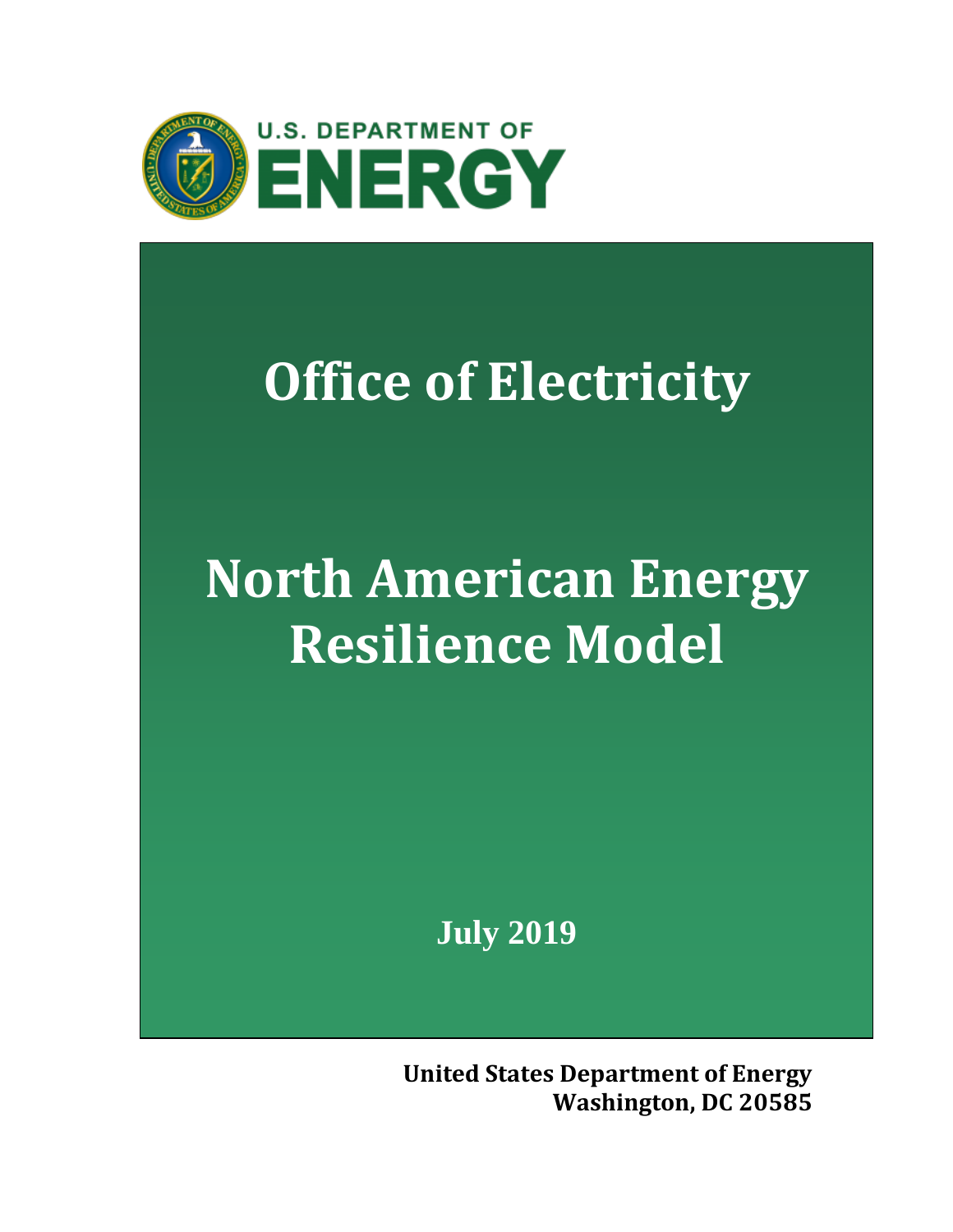### **EXECUTIVE SUMMARY**

 $\overline{a}$ 

The Nation's energy resilience could benefit from national-scale energy planning and real-time situational awareness capabilities based on rigorous and quantitative assessment, prediction, and improvement. An ambitious effort led by the U.S. Department of Energy (DOE) — the North American Energy Resilience Model  $(NAERM)$  — will enhance this capability to ensure reliable and resilient<sup>1,2</sup> energy delivery across multiple energy sectors while considering a range of large-scale, emerging threats.<sup>3</sup> DOE will undergo this effort in support of its critical infrastructure protection responsibilities for the energy sector under Presidential Policy Directive-21.

A collaboration between DOE, its National Laboratories, and industry, the NAERM will develop a comprehensive resilience modeling system for the North American energy sector infrastructure, which includes the United States and interconnected portions of Canada and Mexico. The United States is increasingly experiencing threats, natural and man-made. The NAERM will enable prediction of the impact of threats, evaluation and identification of effective mitigation strategies, and support for black start planning, 4 benefiting the United States by enhancing energy and economic security.

The motivation for NAERM is not without precedent. A massive blackout in 1965 prompted proposed legislation calling for creation of a council on power coordination, ultimately leading to the formation of what is now the North American Electric Reliability Corporation (NERC) and an electric industry-standard definition of reliability. Analogously, DOE believes this to be a critical moment to address the resilience of our Nation's energy systems. NAERM is a potential solution, enabling systematic identification of threats to our energy infrastructure, development of hardening options that reduce our exposure to such threats, and situational awareness and sophisticated analytics to minimize the impact of threats as they evolve in real time.

The NAERM will advance existing capabilities to model, simulate, and assess the behavior of electric power systems, as well as associated dependencies on natural gas, and other critical energy infrastructures. Integration of significant expertise at the National Laboratories, plus data integration and collaboration from all stakeholders, will support threat characterization for the energy sector across varying geographic areas and supporting sectors. The NAERM effort will engage with industry experts to get a better understanding of issues and practices on a regional basis in order to ensure that threat and consequence models are realistic and representative of actual system responses.

<sup>&</sup>lt;sup>1</sup> Resilient systems (versus reliable) anticipate, withstand, and recover critical loss-of-supply resulting from low-probability, high-impact threats.

<sup>&</sup>lt;sup>2</sup> Presidential Policy Directive (PPD)-21: Critical Infrastructure Security and Resilience (Feb. 12, 2013).

<sup>&</sup>lt;sup>3</sup> For example, threats include natural disasters, coordinated cyber-physical attacks, and electromagnetic pulses due to nuclear detonation.

<sup>&</sup>lt;sup>4</sup> A black start is the process of restoring electric grid to operation without relying on the external electric power transmission network and generators. The electric power used within the plant is provided from the station's own generators.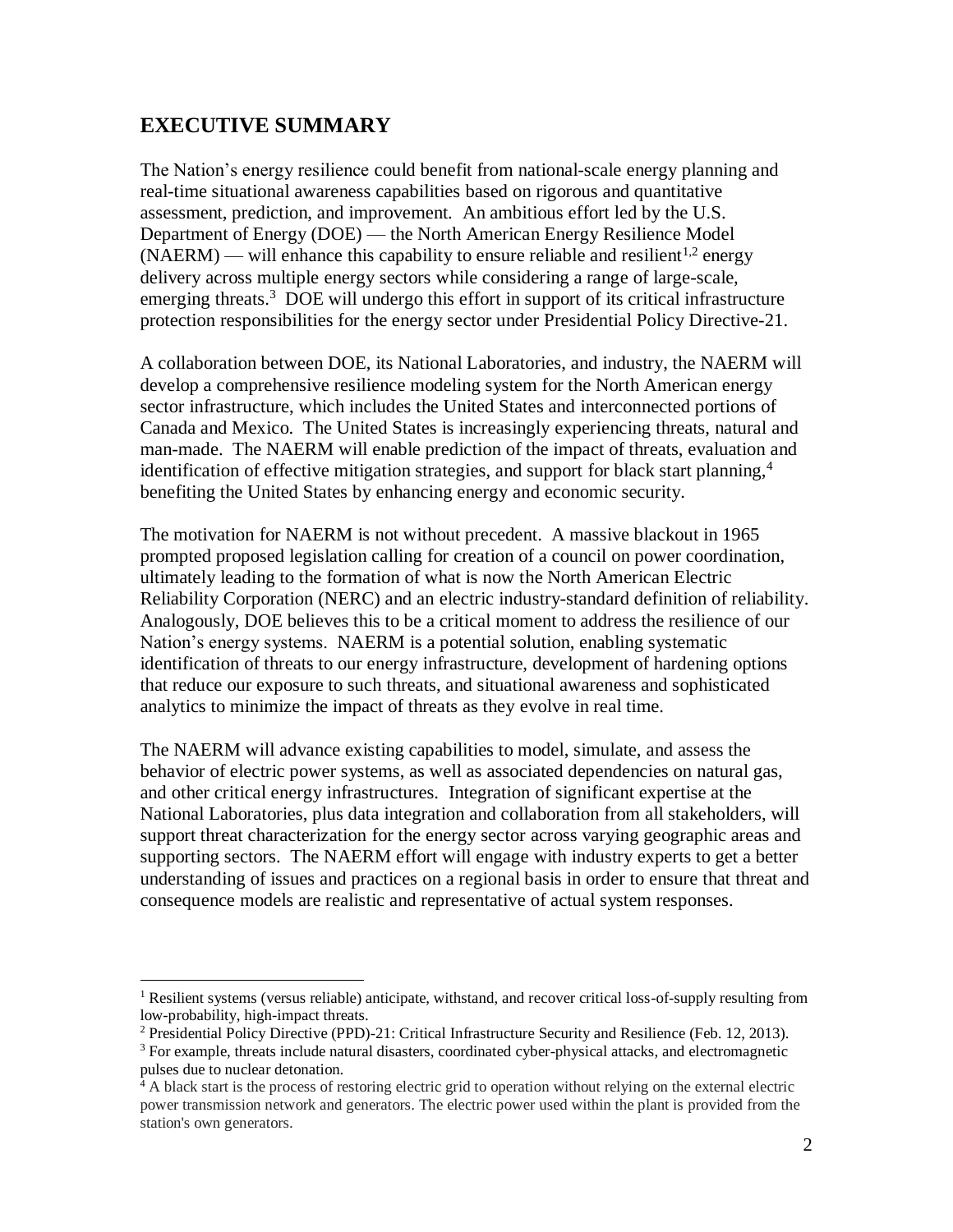The NAERM will ultimately provide real-time situational awareness and analysis capabilities for emergency events for optimal operations and recovery, so that the Federal Government can quickly and effectively prepare and respond, for example, providing recommendations in coordination with State and local governments, Federal Emergency Management Agency (FEMA), and the National Guard. While the primary focus is on the energy sector, the NAERM will further assist industry in assessing the resilience implications of energy planning decisions on associated infrastructure. NAERM capabilities will also be leveraged by DOE's National Nuclear Security Administration (NNSA), the Department of Defense (DoD), and the Department of Homeland Security (DHS) in support of their national security missions.

The main phases of the NAERM will address (1) long-term energy planning; and (2) energy planning and operational studies with real-time data streams, national-level situational awareness for both infrastructure and threats, and analytic and decision support capabilities to anticipate threats and mitigate their impacts (Figure 1). Each phase of the NAERM will advance capabilities developed in the previous phase. By the end of the first phase, the NAERM is expected to have the capability of assessing the expected consequences from a range of scenarios. By the end of the second phase, the NAERM will be a situational awareness model capable of analyzing the power system, predicting potential threat consequences, and providing recommended mitigating actions to those consequences that can provide operate-through capabilities for a diverse array of threats. This model will be the foundation for analyzing the power system and its interdependencies with other infrastructures in real-time. The NAERM capability will be a first-of-its-kind globally and improve energy sector resilience for the well-being of our citizens and national security.



*Figure 1: Roadmap of NAERM development phases*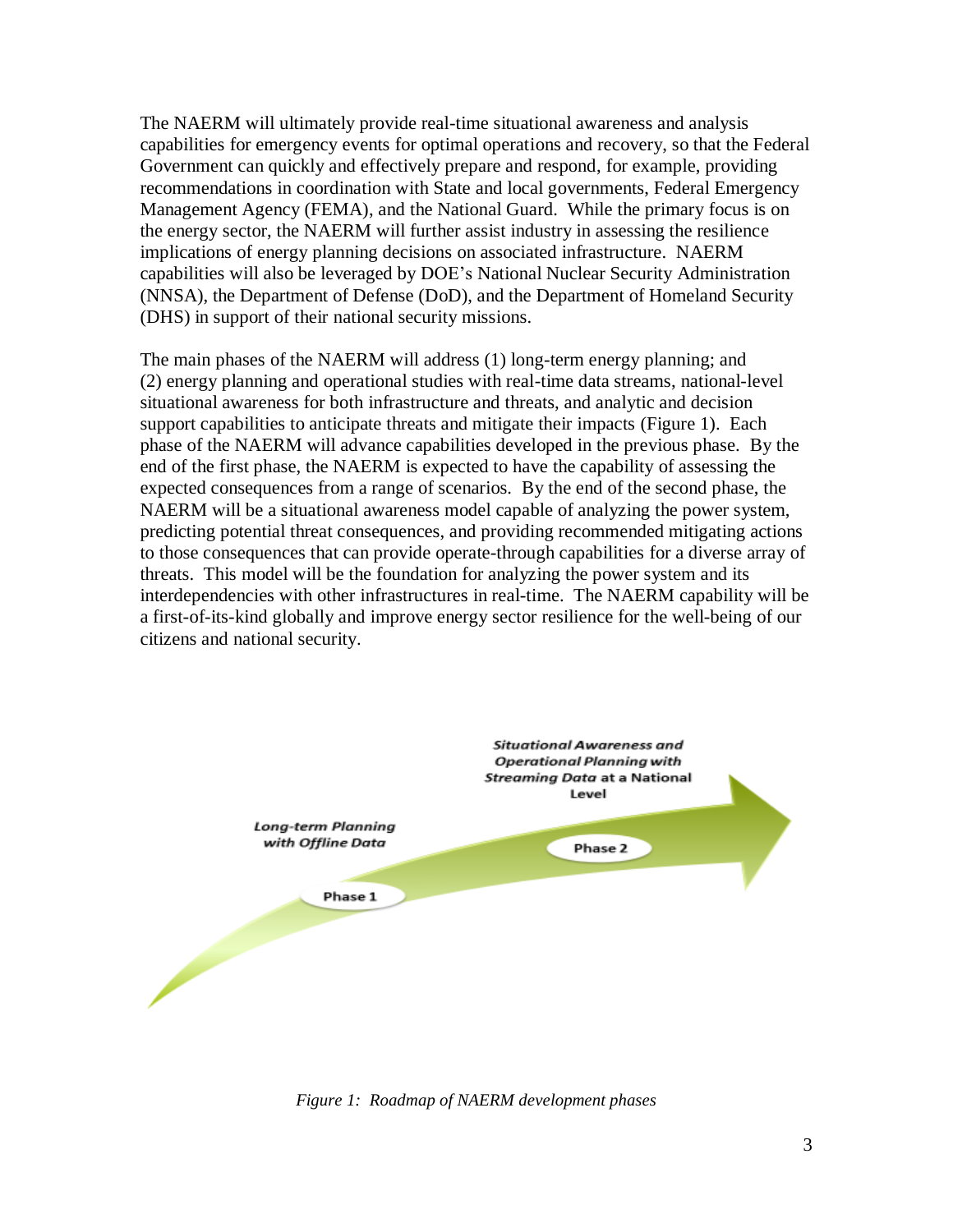

## NORTH AMERICAN ENERGY RESILIENCE MODEL

## **Table of Contents**

## **Appendices**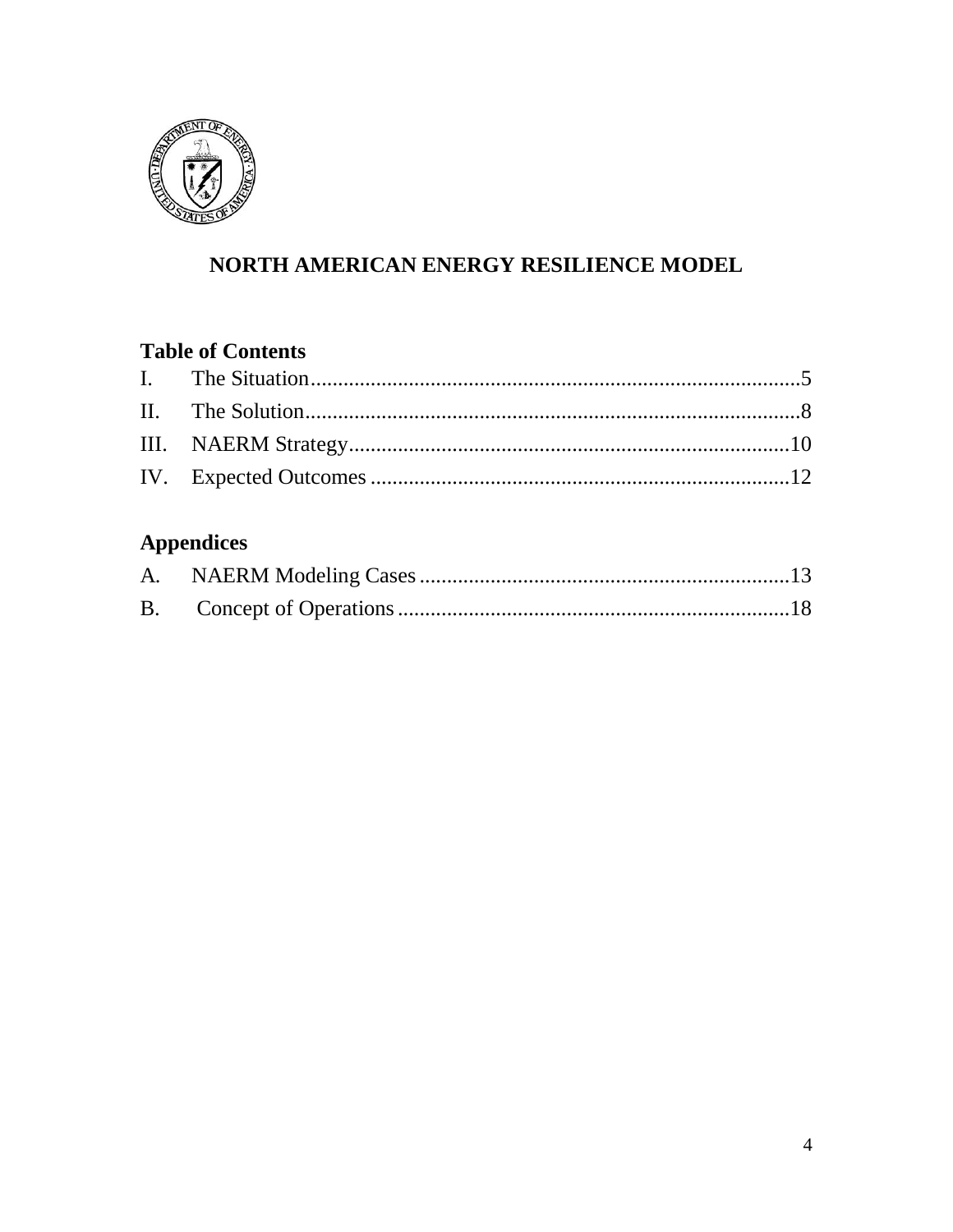## <span id="page-4-0"></span>**I. THE SITUATION**

Our Nation's prominence is largely enabled by broad access to abundant, reliable, and affordable energy. Our modern electric power system drives our digital economy and elevates our health, safety, and overall standard of living. Without a functioning power grid, nearly every type of critical infrastructure in the U.S.—from banking and water distribution to telecommunications—would grind to a halt. Yet as our Nation's dependence on the power grid grows, so does the breadth and severity of threats against it.

Weather-related and other natural disasters, which are the dominant cause of highconsequence power outages, are projected to continue to increase in intensity and frequency.<sup>5</sup> The natural disasters of the past few years (including Superstorm Sandy, Hurricanes Katrina, Harvey, Maria, Irma, and most recently Michael) offer a sample of the adverse impacts on the well-being of our citizens. Hurricane Maria caused parts of Puerto Rico to be without full power for more than a year. Superstorm Sandy's impact was widely experienced by 24 states, totaling \$72 billion USD in damage, and caused widespread outages to critical electrical and water services. Superstorm Sandy also resulted in 159 deaths and the closure of the New York Stock Exchange for two business days. <sup>6</sup> Such large economic impacts pose a significant financial and safety risk to the Nation.

Extreme events initiated by our Nation-state adversaries cause concern across our national security community. A 2018 report by the U.S. Director of National Intelligence (DNI) Dan Coats states that malware and related cyber threats directed at the power grid continue to evolve and grow.<sup>7</sup> In July of last year, DNI Coats noted the growing threat of cyberattacks on US infrastructure, noting: "The warning signs are there. The system is blinking." Nation-state adversaries, with knowledge of our infrastructure and a desire to maximize impacts, stand to exploit any potential vulnerabilities to achieve significantly greater and longer-lasting damage. And in his 2019 report, DNI Coats further articulated the increasing threat vectors directed at our critical energy infrastructure.<sup>8</sup>

While we must address known threats, including extreme weather and cyber, it is equally critical to focus on the next (unknown) "worst-case" threat—anticipating where our adversaries are directing their efforts. The anticipated threat space is evolving rapidly, from natural, economic, and malicious causes. Potential future threat scenarios range from natural or accidental events to coordinated cyber and physical attacks—for example, widespread attacks on control systems or infrastructure, detonation of nuclear weapons at

 $\overline{a}$ 5 [https://www.climate.gov/news-features/blogs/beyond-data/2016-historic-year-billion-dollar-weather-and](https://www.climate.gov/news-features/blogs/beyond-data/2016-historic-year-billion-dollar-weather-and-climate-disasters-us)[climate-disasters-us](https://www.climate.gov/news-features/blogs/beyond-data/2016-historic-year-billion-dollar-weather-and-climate-disasters-us)

<sup>6</sup> NOAA National Centers for Environmental Information (NCEI) U.S. Billion-Dollar Weather and Climate Disasters (2018). <https://www.ncdc.noaa.gov/billions/>

<sup>&</sup>lt;sup>7</sup> Worldwide Threat Assessment of the US Intelligence Community. Daniel R. Coats, Director of National Intelligence. February 13, 2018. [https://www.dni.gov/files/documents/Newsroom/Testimonies/2018-ATA--](https://www.dni.gov/files/documents/Newsroom/Testimonies/2018-ATA---Unclassified-SSCI.pdf) [-Unclassified-SSCI.pdf](https://www.dni.gov/files/documents/Newsroom/Testimonies/2018-ATA---Unclassified-SSCI.pdf)

<sup>&</sup>lt;sup>8</sup> Worldwide Threat Assessment of the US Intelligence Community. Daniel R. Coats, Director of National Intelligence. January 29, 2019.<https://www.dni.gov/files/ODNI/documents/2019-ATA-SFR---SSCI.pdf>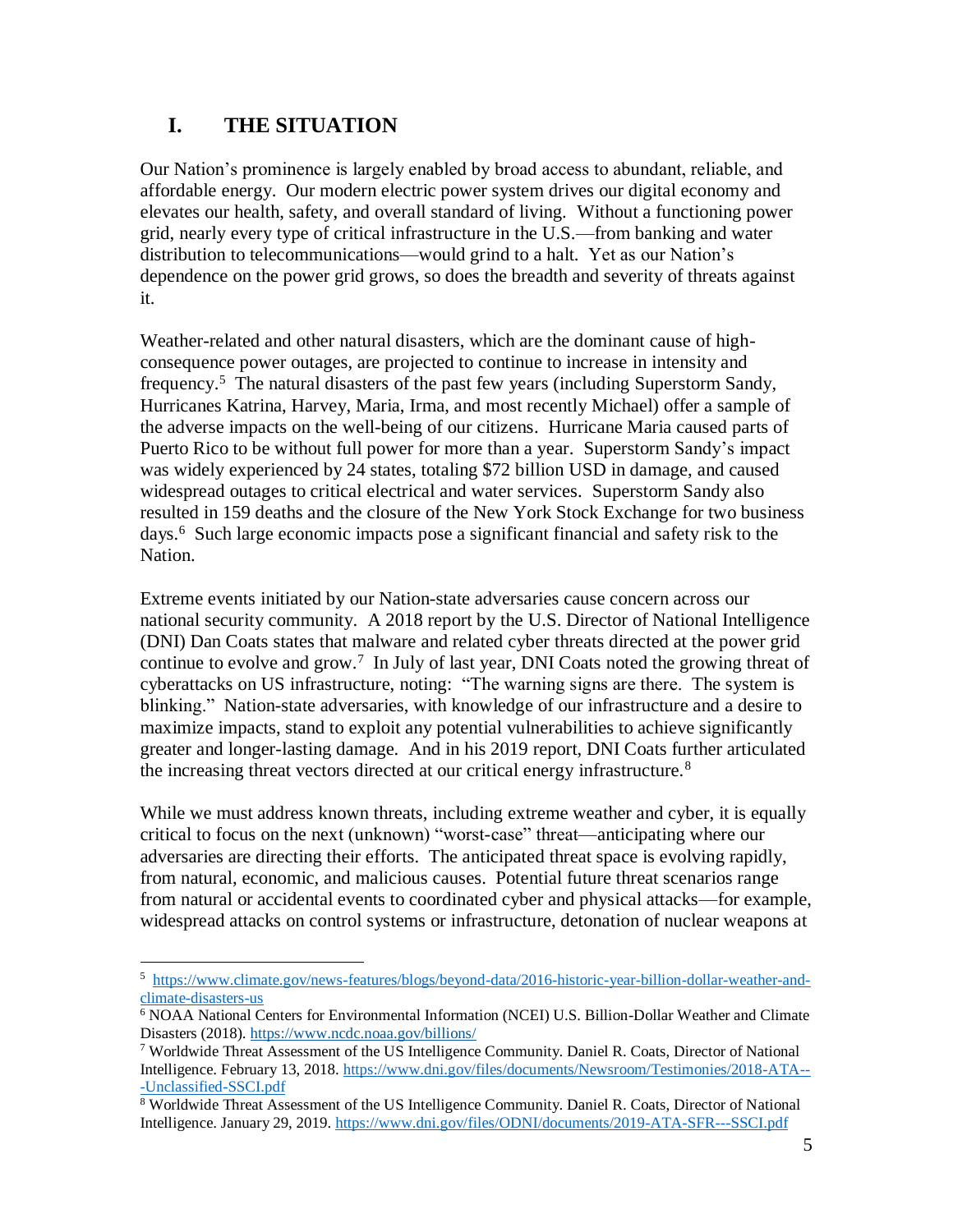high altitude, and effects from directed energy weapons. This diversity of threats further emphasizes the urgency to understand energy infrastructure vulnerabilities and develop mitigation strategies to harden against and operate through such events. It is critical that we incorporate the best available information about how these threats will change over time, predict the likelihood of such events and their associated impacts as the power grid is operated, and recommend mitigation and recovery strategies in real time. The NAERM when fully completed over the next several years will incorporate real-time "next-worse-case" analysis and recommended operational actions.

Traditional solutions to alleviating constraints include expanding, upgrading, or rebuilding the electric infrastructure. While these long-lead-time solutions may be needed in the long term, new and innovative technologies such as dynamic line rating (DLR) may complement NAERM. DLR systems are one of many options for addressing grid constraints and adding system flexibility; other solutions such as power-flow controllers, energy storage, distributed energy resources, and demand response also play key roles in modernizing the grid. An additional benefit of implementing technologies such as DLR is increased situational awareness of the transmission system, the potential for condition-based monitoring of transmission lines, and the mitigation of potential threats.



*Figure 2: Electric grid dependencies on other infrastructures*

The energy subsectors are more tightly coupled than ever, with local impacts cascading into other regions and sectors across the Nation. Furthermore, data streams are disparate and often not analyzed in an integrated framework. As a result, investments and responses from major stakeholders in both private and public sectors are guided by incomplete information. Specifically, we need to ensure reliability and resilience concurrently. Resilience is the ability to prepare for and adapt to changing conditions,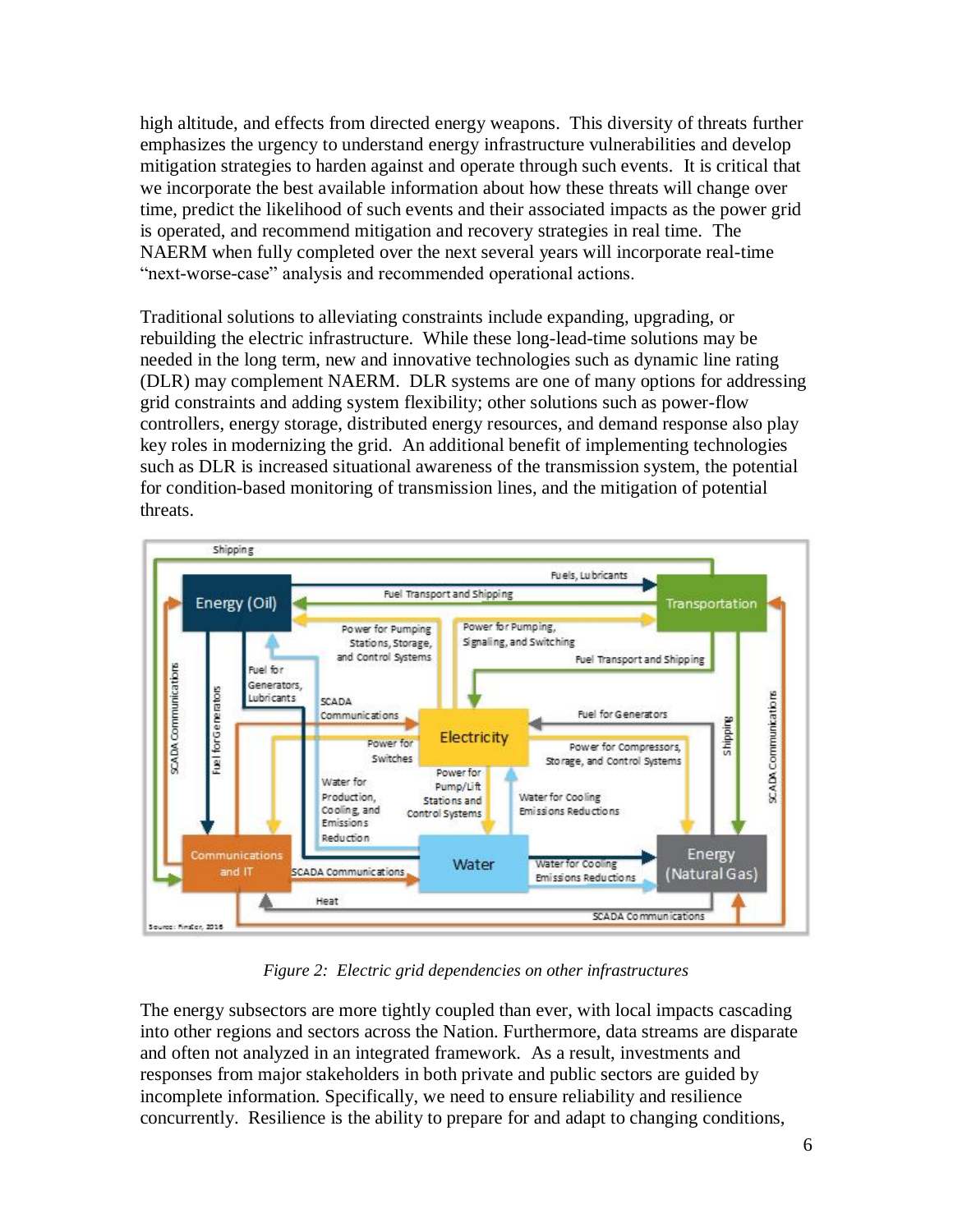and to withstand and recover rapidly from disruptions. <sup>9</sup> Whereas reliability focuses on assuring day-to-day grid operations—such as real-time balancing of load and generation, operating equipment within defined limits, adequate operator training, and tree trimming—in typical conditions, emerging areas of resilience concerns include cybersecurity and changes in the Nation's resource mix.<sup>10</sup>

Notwithstanding an ability to leverage and build upon national laboratory research capabilities developed under DOE programs such as the Grid Modernization Initiative (GMI) and Grid Modernization Laboratory Consortium (GMLC), advanced quantitative tools will help guide our Nation's energy planning for and operations during catastrophic events, particularly those that impact multi-sector infrastructures such as electricity and gas.



## Lab specific capabilities applied to NAERM

*Figure 3: Leveraging and Building Upon National Laboratory Research Investments<sup>11</sup>*

 $\overline{a}$ 

<sup>9</sup> *Presidential Policy Directive (PPD)-21: Critical Infrastructure Security and Resilience* defines resilience as "the ability to prepare for and adapt to changing conditions and withstand and recover rapidly from disruptions. Resilience includes the ability to withstand and recover from deliberate attacks, accidents, or naturally occurring threats of incidents."

<sup>&</sup>lt;sup>10</sup> 2016. Federal Energy Regulatory Commission (FERC) Reliability Primer

<sup>11</sup> "LANL" – Los Alamos National Laboratory, "LLNL" – Lawrence Livermore National Laboratory, "ORNL" – Oak Ridge National Laboratory, "SNL" – Sandia National Laboratories, "ANL" – Argonne National Laboratory, "INL" – Idaho National Laboratory, "PNNL" – Pacific Northwest National Laboratory, "NREL" – National Renewable Energy Laboratory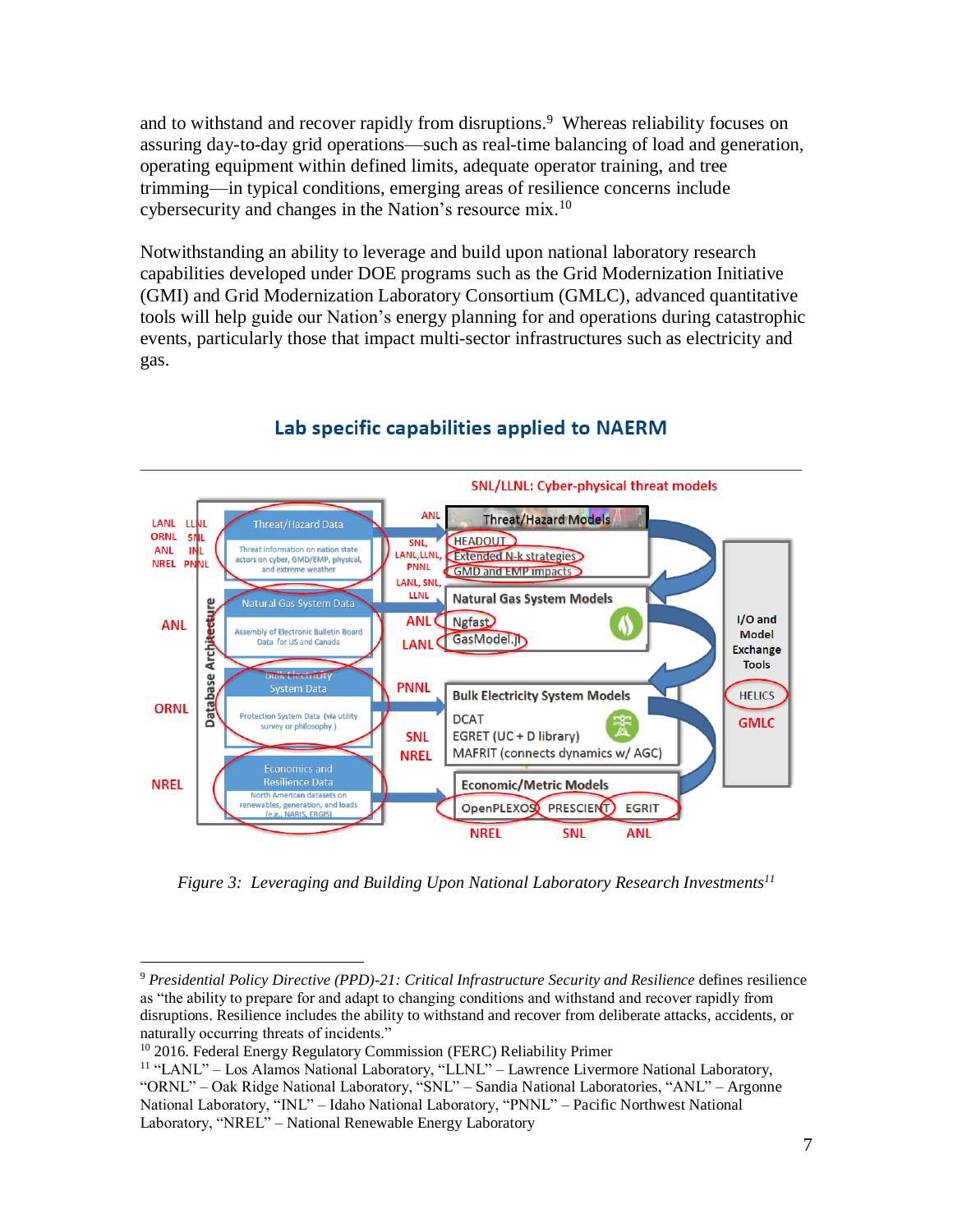Planning decisions today for the natural gas system consider the reliability implications for gas delivery, but do not always look at the resilience consequences for impacted energy sectors, such as electricity. Resilience for a combined set of critical infrastructures can be improved by looking at the systems and threats holistically, beyond just sector-by-sector assessments. Current investments for resilience are guided in a piece-wise manner and have generally been reactive. Stakeholders look at specific impacts after the fact, studying what went wrong and how to make corrections to avoid the specific event in the future—as opposed to employing state-of-the-art science and engineering modeling approaches to better understand the best strategy for joint-sector hazards ahead of time and in a proactive manner to avoid or limit the impact of the events when they happen. Additionally, cost recovery for resilience or cross-sector investment has not been enabled to realize this future.

Industry capabilities and access to system models, operational data, and domain expertise represent a critical foundation for the NAERM. Coupled models across multiple infrastructure sectors, such as electricity and gas for a single planning area (e.g*.*, in the planning areas of regional transmission organizations PJM Interconnection LLC and ISO New England Inc.) are emerging; however, they are not widely adopted or mature, nor applied or available to the broader community. The success of NAERM is dependent upon the availability and integration of data and models across energy sectors and regions, capturing the inherent dependencies on associated infrastructure that often drive unforeseen consequences.

Improving our Nation's power grid resilience is presently limited by the lack of models and quantitative tools that fully integrate and analyze the interdependencies among energy infrastructure. Investing in the tools, models, and expertise across infrastructure sectors ensures increased preparedness for natural and adversarial events.

#### <span id="page-7-0"></span>**II. THE SOLUTION**

The NAERM will help us transition from the current reactive state-of-practice to a new energy planning and operations paradigm in which we proactively anticipate damage to energy system equipment, predict associated outages and lack of service, and recommend optimal mitigation strategies. However, predicting the impact of a specific event on energy system operations, restoration, and recovery is vexing due to the scale of the North American energy system—crossing organizational, geographic, and sector boundaries—and the underlying physics of energy transport. Our current ability to analyze extreme events in this context is presently limited due to the lack of (1) unclassified details regarding potential threats, (2) data and predictions on resulting impacts, (3) tools required to model multiple infrastructures, (4) expertise in characterizing and analyzing the relationships between energy and associated infrastructures, and (5) details concerning the coordination and interdependencies of numerous utilities and stakeholders involved in regional and national-scale energy system operations.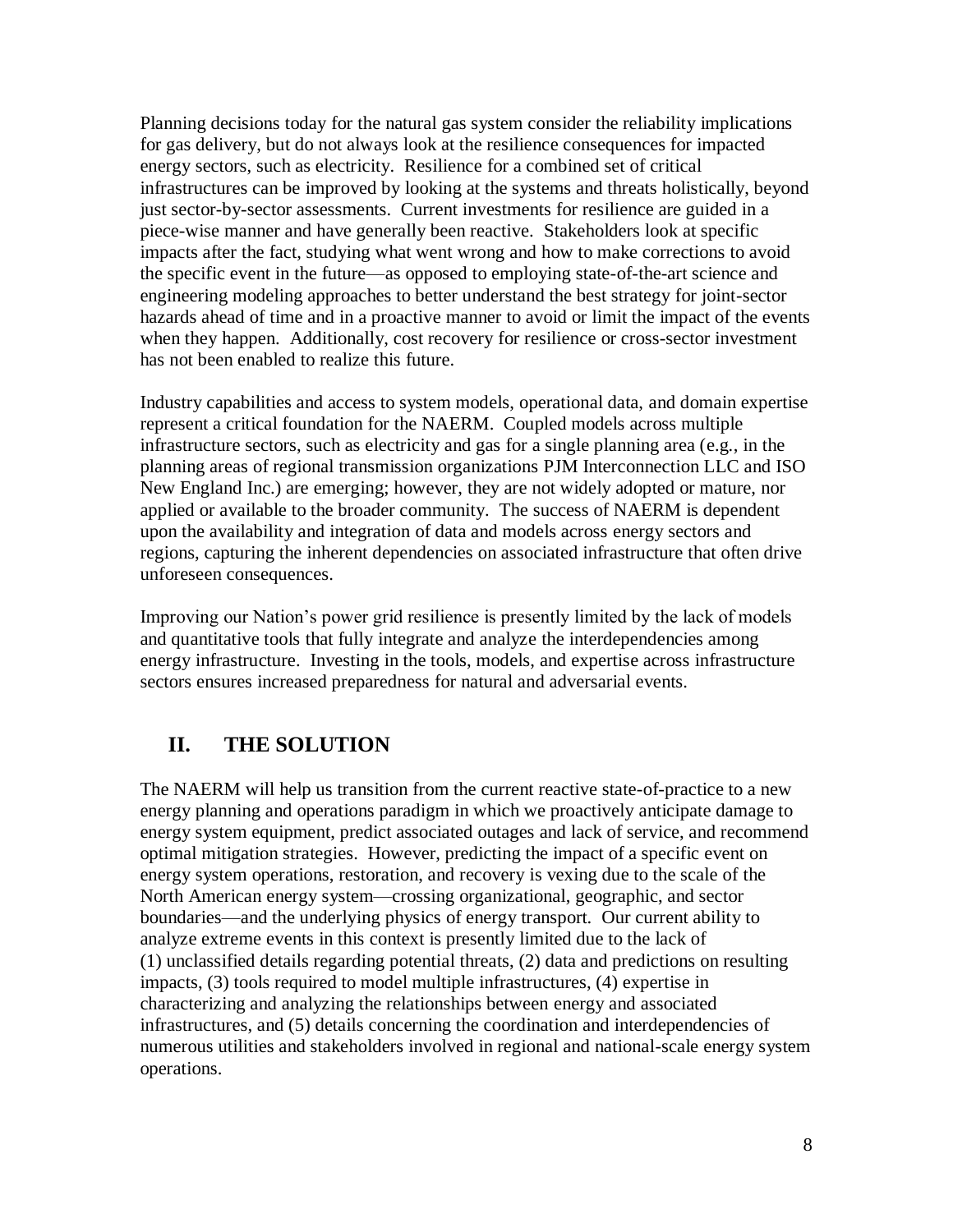The NAERM will provide answers to questions for power grid planning and operations, including the following:

- What is the next best investment that will yield contributions to national security?
- How can we improve electric and gas sector resilience to a wide range of threats?
- What are the impacts and cost-benefit trade-offs of different mitigation plans?
- Can we recommend optimal mitigation strategies to stave off large-scale system damage in real time?

Answers to these questions pose a particular challenge due to the rapidly changing threat space and our ever-evolving energy infrastructure. There is also a critical need to define and analyze resilience for different sectors under disparate threats, such as the ability to carry through normal operations given a relatively low impact event versus enabling critical government and military functions to carry through extreme events. The ability of system-hardening investments to mitigate the impact of extreme events can be limited to direct experience, qualitative investment portfolio comparisons, and analysis of traditional reliability metrics. These approaches can be improved through cross-sector analysis, adoption of standardized resilience metrics, and extended value-of-loss-load metrics, which is varied across end consumers in each of the 16 critical infrastructure sectors.<sup>12</sup> Such advances will provide rigorous and quantitative comparisons of alternative system investment strategies, and coupled resilience-reliability analyses will provide crucial system investment cost justification.

The NAERM is focused on providing advanced analytic tools to address the impacts of both natural (such as hurricanes and flooding) and man-made threats (such as cyberattacks, combined cyber-physical assaults, and electromagnetic pulses) to our Nation's energy infrastructure. With NAERM, DOE will be able to:

- Integrate, to the extent practicable, Intelligence Community information to enable comprehensive and in-depth understanding of the impact of threats to the Nation's energy supply;
- Assist the U.S. Government and industry in identifying critical energy system vulnerabilities and associated dependencies on other infrastructure;
- Rigorously and quantitatively evaluate technology solutions to improve resilience;
- Utilize artificial intelligence and machine-to-machine capabilities (M2M) to optimize the utilization and security of the energy sector;
- Advise on approaches to mitigate threats, and operate through regional- and national-scale disaster events;
- Increase the likelihood of providing energy services to critical defense facilities during times of crisis;
- Advance the state-of-science of energy system resilience planning and operations; and,
- Utilize situational awareness capability throughout the entire energy infrastructure enabling response to extreme events.

 $\overline{a}$ 

<sup>12</sup> The 16 Critical Infrastructure Sectors as defined by DHS: [https://www.dhs.gov/cisa/critical](https://www.dhs.gov/cisa/critical-infrastructure-sectors)[infrastructure-sectors](https://www.dhs.gov/cisa/critical-infrastructure-sectors)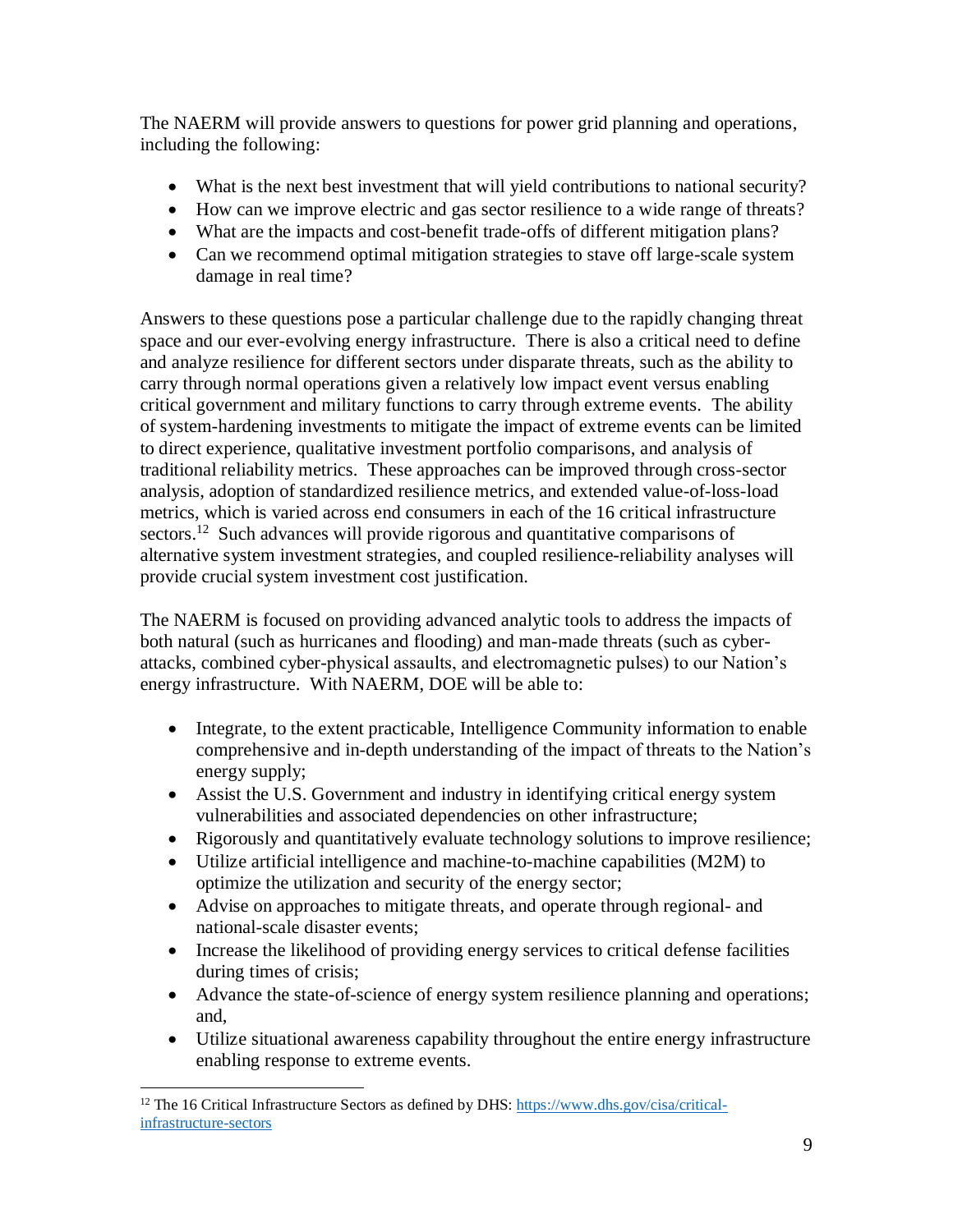NAERM will provide engineering-centric guidance essential for evaluating tradeoffs with other energy infrastructure attributes, such as cost and resilience. NAERM will advise on the tradeoffs of different recovery strategies with a unique and differentiating continental and cross-sector focus. NAERM will enable new market approaches for resilience investments that are not being valued today. Additionally, NAERM will provide validation of power-system models and analytical tools in support of secure and effective market operations.

Ultimately, NAERM will enable DOE's provision of situational assessment advice to industry and government to ameliorate the risk of and consequence associated with largescale service disruptions across infrastructure sectors—and geographic and organizational boundaries—and the lengthy restoration and recovery operations following an extreme event. The NAERM will advance the state-of-science in planning and operations of energy supply in extreme events and provide rigorous resilience and associated economics metrics for these sectors.

## <span id="page-9-0"></span>**III. NAERM STRATEGY**

NAERM system development will be organized in two phases. Each phase represents substantial improvements in modeling capability, frequency of model updates, and number of infrastructures supported. Given the complexity of the system's development, risks in acquiring data, and current lack of technology to model multiple infrastructure simultaneously, development will be conducted using agile methods to produce system product implementations. The timelines for each of these phases will be defined via additional planning and technical progress. Note that overlap of work across phases is expected.

The description of the phases follows:

- Phase 1—Long-term Energy Planning with Offline Data: Establish baseline off-line planning capability for bulk electric and gas transmission systems. Includes procuring and adapting DOE, vendor, and open source modeling software packages. Incorporates DOE tools to couple energy infrastructure models. Develop initial integrated analysis environment. Secure agreements to obtain up-to-date detailed planning model databases for interconnects and selected stakeholders (e.g., NERC and independent system operators (ISOs)). Start development of economics and metrics required for cost-benefits analyses. Analyze requirements and start development of energy sector operational communications models. Develop methods to characterize threats for input into NAERM system.
- Phase 2— Situational Awareness and Operational Energy Planning with Streaming Data: Enhance energy planning modeling to enable vulnerability analysis with realtime data feeds. Develop complex multi-infrastructure contingency analysis providing day-ahead snapshots of the National resilience posture. Expand partnerships for sharing data with utilities and ISOs regarding external out-of-band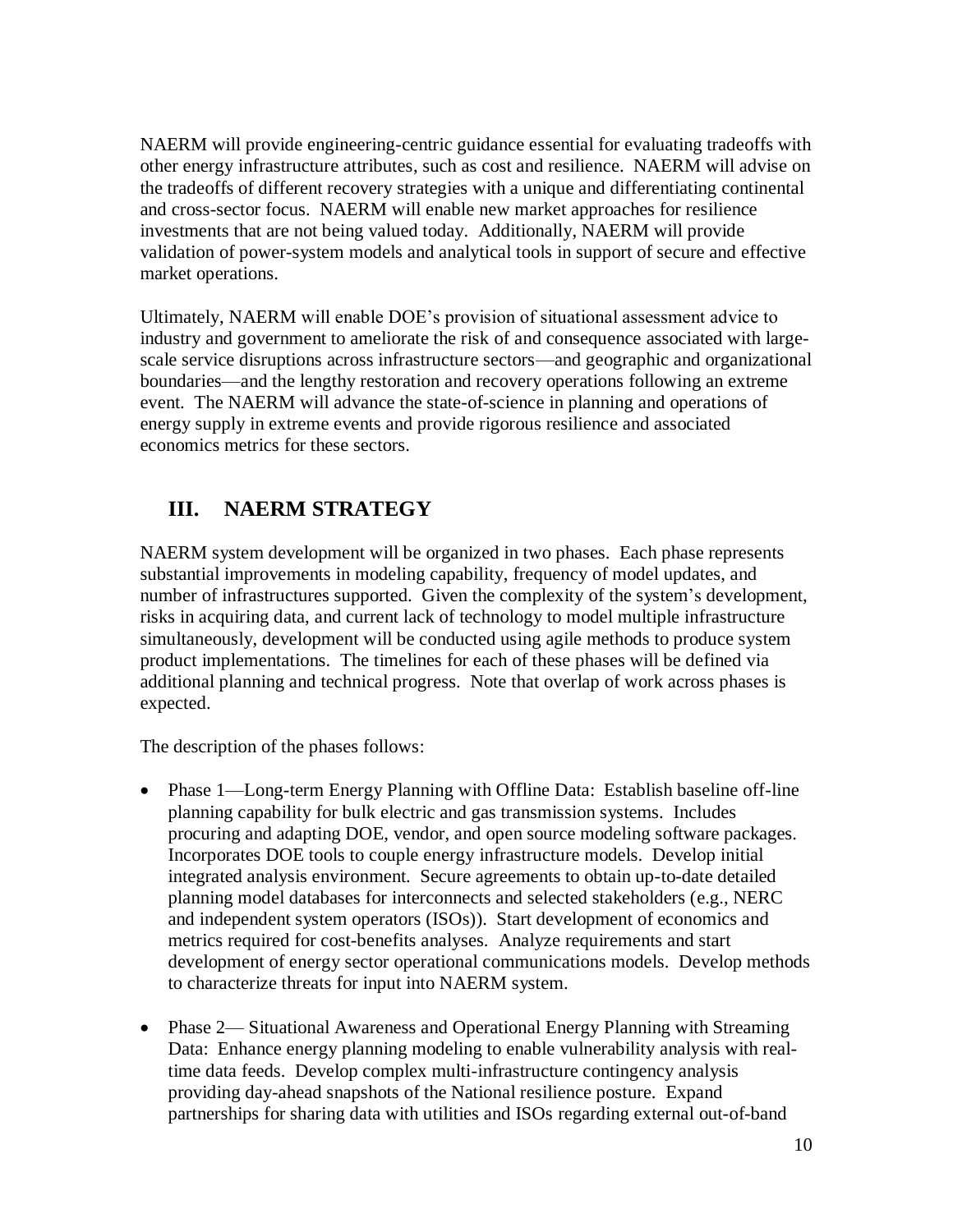sources (e.g*.*, Phasor Measurement Units located at critical facilities). Harden and integrate research innovations in advanced analytics to rapidly identify system vulnerabilities and enhance decision support for system analysis.

The NAERM is envisioned as a public-private partnership with multiple stakeholders. NAERM tools will be used by the National Laboratories in conjunction with utility and other energy sector partners to conduct regional and national scale resilience analyses. Similarly, NAERM will provide DOE, Federal Government partners, and private industry with extreme event planning and ultimately operational capabilities, by identifying the most promising avenues for asset hardening and strategizing risk mitigation for potential threats with industry and government support functions. In conjunction with threat models, NAERM tools will provide significant value-add to utilities, enabling them to develop energy plans that concurrently address power grid reliability and resilience. Measuring economic risk and impact with defined resilience metrics can enable comparison of investment strategies and enable cost recovery, especially in identified cross-sector risks. Finally, DHS, DOE/NNSA, and DoD will be able to leverage NAERM capabilities in support of their missions, dependent upon coordination with the private energy sector asset owners who supply their respective energy needs.

The NAERM is a significant undertaking, in terms of labor, program management, and most importantly—modeling and computing. Defensible modeling results are dependent on extensive sources of industrial data, including infrastructure consequences of historical events for purposes of verification and validation of NAERM models. Varying levels of sensitivity surrounding specific data sources necessitate a significant effort to firewall and appropriately protect the various data sources. Particular effort will be required to ensure that aggregated data and results are maintained at the appropriate classification level.

Continental, national, and regional-scale analyses generally require significant computational power, in the form of high-performance computing architectures and advanced parallel algorithms and solvers. Because disparate tools from the National Laboratories and industry will be integrated under the NAERM, the team must deploy and operate in a collaborative development and testing environment. Due to the criticality of decisions based on the NAERM, rigorous and commercial-grade regression testing and validation environments must be procured and leveraged. Finally, NAERM capabilities themselves must be replicated and possibly decentralized across the DOE and National Laboratories complex, to ensure the operate-through ability of NAERM itself. A successful NAERM will survive well beyond the proposed development phases, such that a centralized maintenance and operations strategy will be necessary for sustained impact. NAERM will also serve in the long term as a platform through which advanced analytic capabilities for energy security analysis developed by the National Laboratories and industry will be deployed.

The NAERM has been designed to mitigate risks to accomplish the NAERM objectives of enabling national energy systems planning and operations resilience. Unforeseen difficulties due to the innovative nature of this undertaking could impact cost and schedule. Additionally, success of the NAERM rests largely and critically on the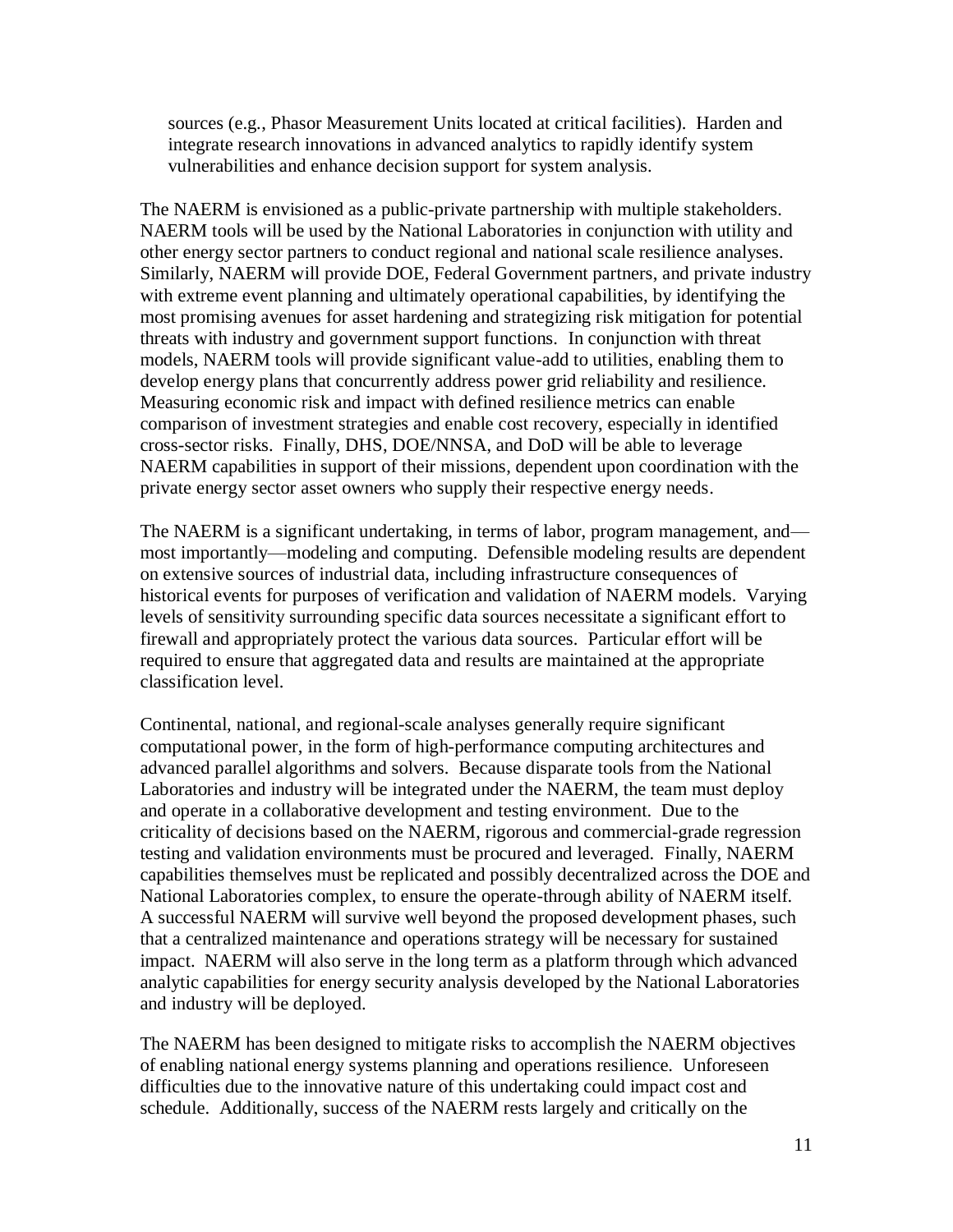collaboration with industry to build upon their specific area knowledge and situational energy system data. The inability to secure and integrate data from industry to both populate national-scale energy systems models and analyze the grid using real-time data streams is the single biggest risk for NAERM, due to the proprietary nature of much of the source data and classified nature of significant portions of the threat data. A significant portion of the first phase of NAERM will be devoted to mitigating this effort, through close coordination between the Office of Electricity, the National Laboratories, and utility stakeholders. The final deliverable of the NAERM requires advanced computational capabilities and massive data-processing efforts, and the risks in these dimensions is increased as NAERM development proceeds. Therefore, DOE will be conducting extensive industry engagement to ensure that the NAERM will be built on the Nation's best expertise and housed in secure computing environments to comply with cybersecurity requirements of critical energy infrastructure, market sensitivity, and national security data.

### <span id="page-11-0"></span>**IV. EXPECTED OUTCOMES**

NAERM will serve as a critical "what-if" machine to help the Nation answer vexing questions to best protect our energy infrastructure. The potential consequences of not addressing well-known and well-documented threat vectors are enormous, resulting in severe societal impact and wasting money on ineffective solutions. Witness the intense debates around how to address threats, such as high-altitude nuclear weapons detonations, cyber-attacks, and large-scale weather events. The arguments for various solutions are built upon uninformed conjecture and incomplete analysis. NAERM arms the Nation to address such debates with the best science and engineering information.

NAERM is a complex technological endeavor. To assist the reader in better understanding the intent and key questions addressed, we have provided three use cases in Appendix A. These provide a vision for how NAERM would be used in future scenarios to improve our Nation's resilience. Summarizing, these use cases address how we would use NAERM to prevent the next large-scale blackout, understand dependencies between electric and gas infrastructure, and provide economic justifications for procurement for spinning reserves that support both "blue sky" standard operations and "black sky" catastrophic events. These provide insight into specific outcomes that we believe will be achievable through NAERM.

With the NAERM in place, DOE will be able to quickly and effectively prepare and respond to natural and adversarial events to ensure reliable and resilient energy delivery across the Nation—for example, providing recommendations in coordination with state, tribal, and local governments, FEMA, and the National Guard.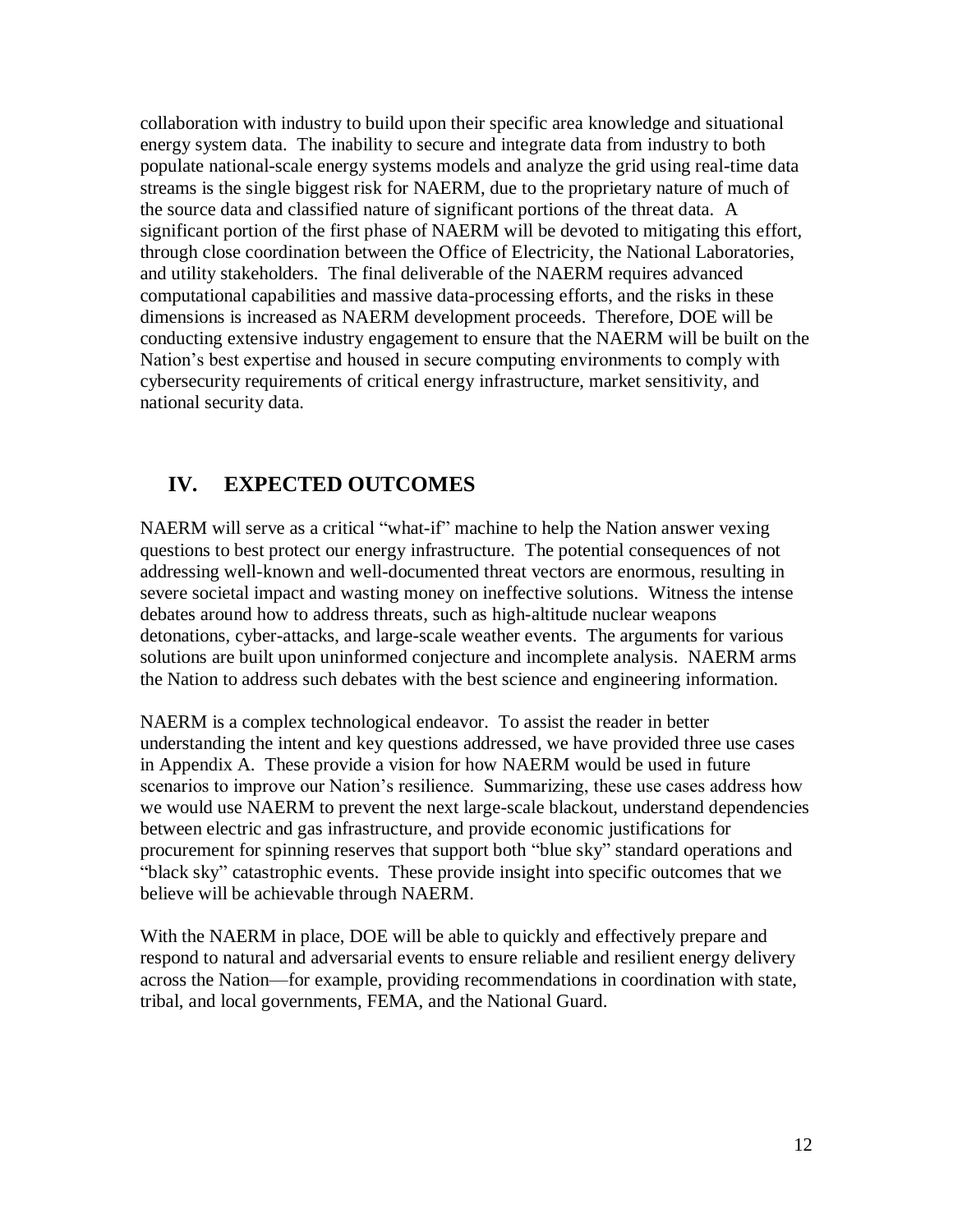#### **APPENDIX A**

 $\overline{a}$ 

#### <span id="page-12-0"></span>**NAERM MODELING CASES**

To help the reader understand how NAERM could be used to benefit the Nation, three examples (or cases) are provided in this appendix section. Each of these describes an important challenge facing our Nation's energy infrastructure and how DOE envisions NAERM to be used to provide solutions. Once the NAERM system is built, we see these use cases as a subset of the many problems this system can address, specifically by tackling important resilience challenges through modeling and analytics.

#### **A.1. Preventing the Next Major Blackout in the Bulk Electric System**

On August 14, 2003, an estimated 50 million people in the Midwest and Northeast experienced a major blackout. The economic impact has been estimated at over \$6 billion.<sup>13</sup> On September 8, 2011, an estimated 2.7 million people in the Pacific Southwest lost power, with an estimated economic impact of over \$100 million.<sup>14</sup> In both cases, task forces comprised of industry experts investigated the root causes of the blackouts and provided findings and recommendations on how to prevent them in the future. Based on the report findings, industry has taken corrective actions to address these issues.

Both blackouts were caused by completely different initiating events, the first by a transmission line contacting a tree due to poor vegetation management and one a switching error caused by lack of system visibility. But the 2012 *FERC/NERC Staff Report on the September 8, 2011 Blackout* identified primary causes that were common between the two blackouts and were independent of the initiating events:

<sup>&</sup>lt;sup>13</sup> "Transforming the Grid to Revolutionize Electric Power in North America," Bill Parks, U.S. Department of Energy, Edison Electric Institute's Fall 2003 Transmission, Distribution and Metering Conference, October 13, 2003.

<sup>14</sup> "San Diego Blackout Economic Impact (September 2011)," National University System Institute for Policy Research, Sept. 9, 2011.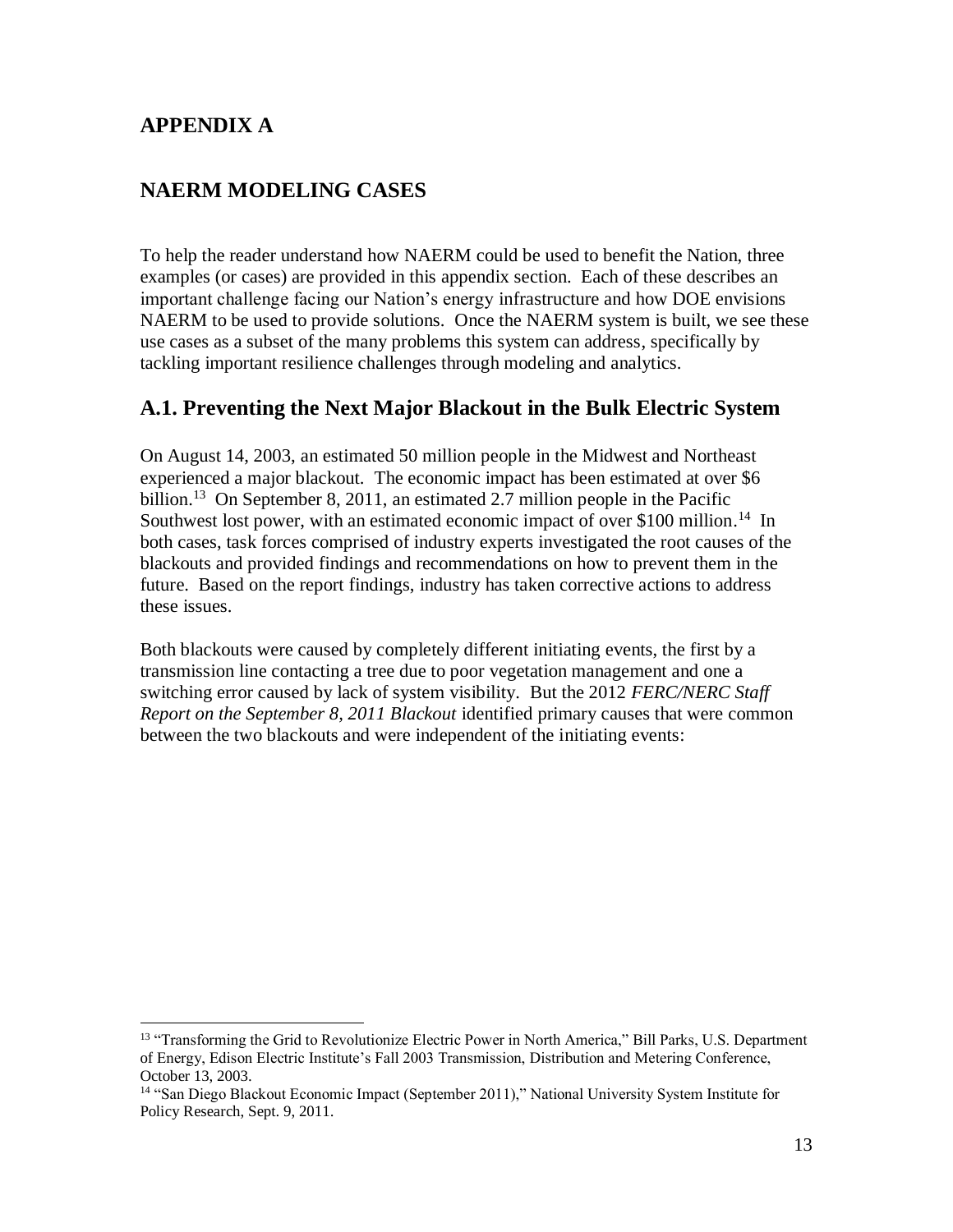1. *Inadequate Long-Term and Operations Planning* – The reports found that several entities had not properly conducted long-term and operational planning studies to fully understand vulnerabilities and their implications, particularly when related to

information regarding neighboring facilities, contingencies, system models, and system operating limits.

- 2. *Inadequate Situational Awareness* Operators had limited real-time visibility outside their own systems and did not fully understand how contingencies within their own system might affect their neighbors' systems.
- 3. *Protection Systems* While not directly causing the outages, protection system settings impacted the scale of the cascading outage and reduced the operators' window to take mitigating actions.



*Seven phases of the 2011 Southwest Blackout. Image extracted from Ref [1].*

The industry has taken several corrective actions based on the recommendations of the April 2003 report, so it should not be assumed that the industry is not responsive. However, threats are ever changing and reactive procedures were not adequate to avoid additional blackouts, nor were they proactive in identifying new risks. Additional corrective actions were put in place to address the challenges associated with the 2011 blackout, such as increased information and model sharing. However, the main root cause persists: utilities operate separately from each other and neither have nor are required to have the resources to study the impacts of the changes from external networks on their systems. This was a contributing factor in both blackouts, which in turn caused billions of dollars in damages and lost production.

But should we continue to look in the rearview mirror and address these challenges after a major blackout occurs, or can we extend our capabilities and look into the future to predict and mitigate these challenges before they occur? Can we prevent the next \$6 billion outage by proactively investing a fraction of this amount, e.g., \$100M, to harden critical components? Can a national data and modeling environment provide the global visibility and analysis capabilities necessary to prevent the next major blackout, or least minimize its impact? Do we even know what the next big event might look like and therefore plan for it?

By developing a comprehensive model for the North American energy system, the NAERM and associated tools will be able to study the impact to the entire electric grid when changes are made within an operating entity. This will help the Nation identify *hidden* failures that cannot be identified with the current models, tools, collections of data, and practices, and move us toward a *predictive* capability to prevent or minimize system outages, potentially saving the Nation billions of dollars.

This effort includes collecting and curating industry model data, developing software analysis tools and capabilities, and exercising these capabilities to address questions of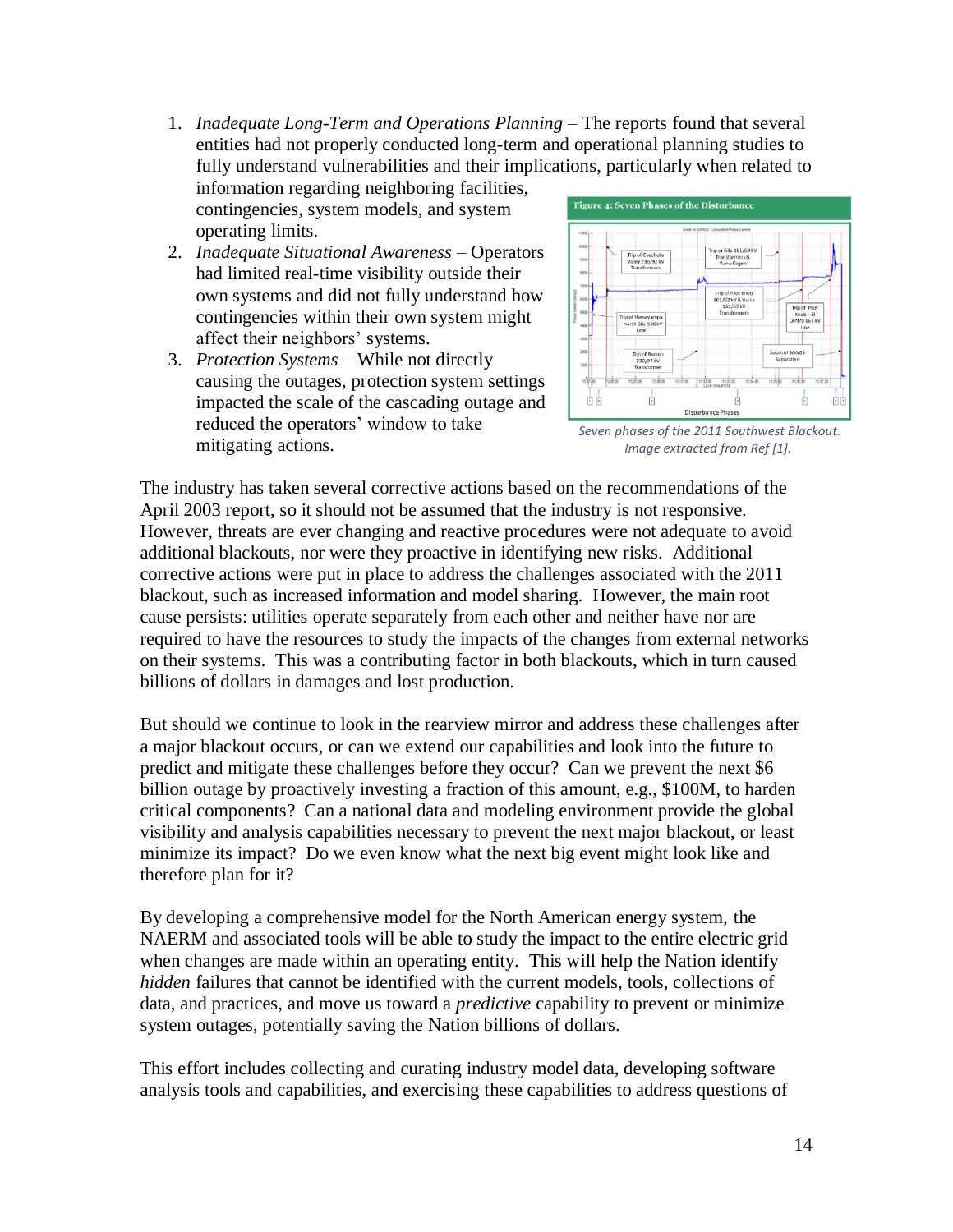national importance. It will model dependencies on critical supporting infrastructures, cascading failure possibilities resulting from extreme events, and other issues of nationalscale importance that are associated with national security resilience issues that are above and beyond the current purview and capabilities of industry to address on their own.



*DCAT Contingency Analysis Tools*

To demonstrate these capabilities, use cases can be constructed to both evaluate the software systems developed and exercise the ability of the models to predict outages. The 2011 Southwest Blackout could be used as a validation case to determine whether the tools can predict an outage, not just replicating it. For example, in after-action

modeling and simulation efforts, the causal issues are "scripted" into the simulation to represent what has already happened in reality, sometimes requiring weeks or months to replicate the events. An example use case of a fictional cascading outage in the Electric Reliability Council of Texas (ERCOT) using a lab-developed tool, DCAT, is shown. If successful, the developed tools, along with the requisite system data, will be used to automatically predict outages, allowing stakeholders to identify and quantify the risks associated with large-scale outages and mitigate them before they occur.

## **A.2. UNDERSTANDING ENERGY COUPLING OF GAS AND ELECTRIC INFRASTRUCTURES**

The increasing coupling of the natural gas and electric infrastructure has resulted in new operational and energy planning reliability challenges.<sup>15</sup> Gas-dependent electrical generators can simultaneously experience outages during gas supply disruptions caused by extreme events, such as polar vortexes, hurricanes, and earthquakes.

For example, New England experiences significant cold fronts immediately after nor'easters during winter periods when gas consumption for home and commercial heating is at seasonal highs, leaving limited gas reserve capacity for gas-fired electricity generation.

<sup>&</sup>lt;sup>15</sup> For further example on operational and energy planning reliability challenges, see PJM's Grid 20/20: Focus on Resilience (Fuel Mix Diversity & Security), April 19, 2017 ("April 2017 Grid 20/20"), [https://web.archive.org/web/20180810192335/http:/pjm.com/committees-and-groups/stakeholder](https://web.archive.org/web/20180810192335/http:/pjm.com/committees-and-groups/stakeholder-meetings/symposiums-forums/grid-2020-focus-on-resilience-part-1-fuel-mix-diversity-and-security.aspx)[meetings/symposiums-forums/grid-2020-focus-on-resilience-part-1-fuel-mix-diversity-and-security.aspx](https://web.archive.org/web/20180810192335/http:/pjm.com/committees-and-groups/stakeholder-meetings/symposiums-forums/grid-2020-focus-on-resilience-part-1-fuel-mix-diversity-and-security.aspx)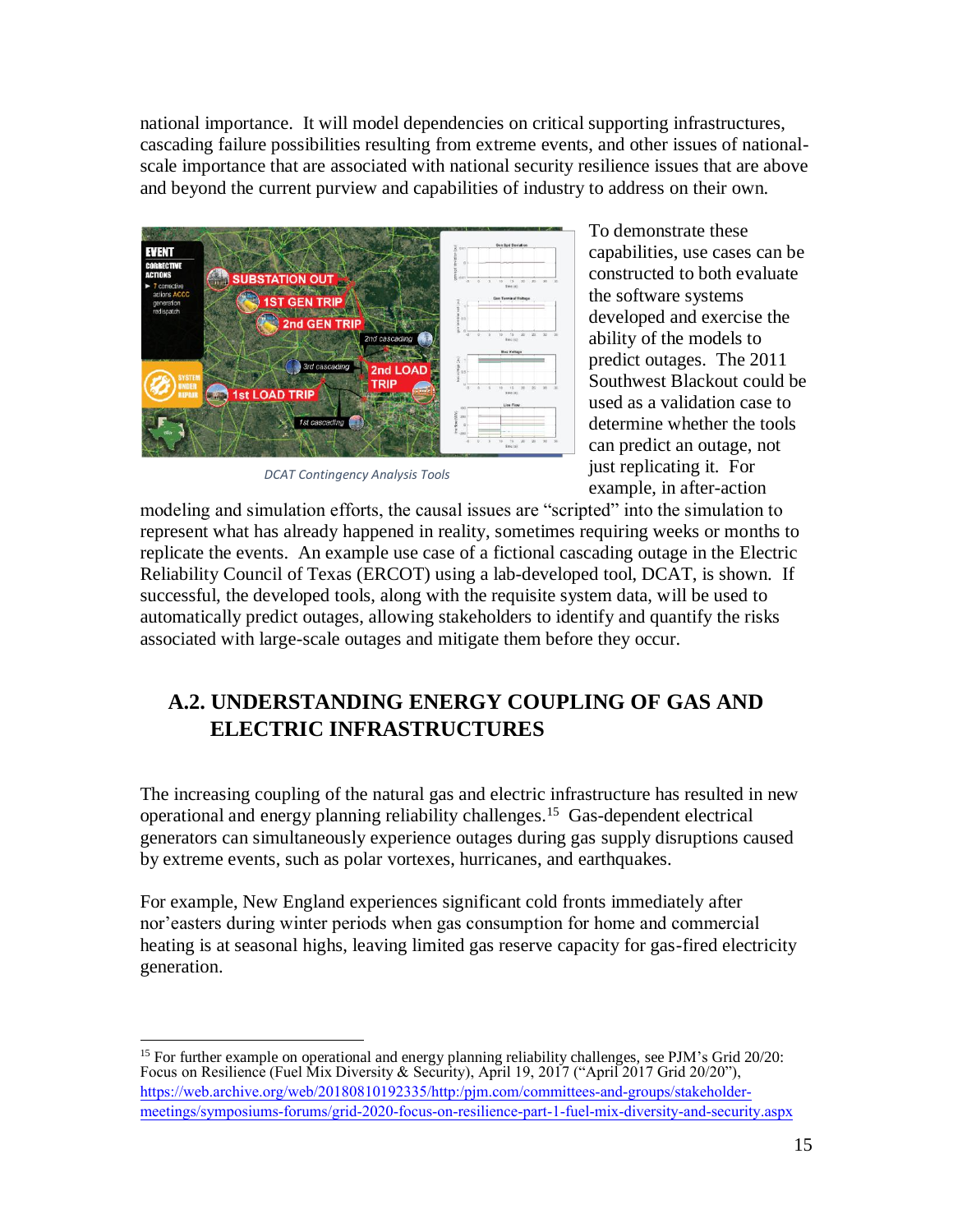When a failure on the natural gas system, such as a pipeline breach or explosion, occurs under these conditions, system pressure begins to drop, forcing the pipeline operator to issue stop orders to gas-fired generators. Gas supply impacts to each gas-fired generator will vary depending on the nature (firm or interruptible) their contract and their operating status at the time of the gas supply disruption. Some generators will be shut down completely, while others may be put on a hold at current levels and unable to ramp up generation. Idle gas-fired generators will remain idle.

In this use case, as the gas supply decreases, electric utilities throughout the Eastern Interconnection on the eastern end of the pipeline and ERCOT on the western end of the pipeline will be searching to obtain alternate sources of fuel for their gas-fired generators. If liquefied natural gas and other storage facilities are inadequate to fill the need due to limited supplies, pipeline constraints, or limited capacity on other pipelines, the Eastern Interconnect and ERCOT will bring their spinning reserves, a type of reserve provided by online generating



*Identification of impacts to gas-fired generators*

resources that can react by providing more or less power to system needs within a short period of time (within 10 seconds and up to 10 minutes), online to replace generation lost due to limited gas supply. If the spinning reserves are not sufficient, rolling blackouts will commence.

Weather in either or both the ERCOT service area and the Eastern Interconnection may create an unexpected correlated failure despite being loosely coupled at the power grid level (separate interconnections). Generation losses due to loss of gas supply or another bulk electric system (BES) contingency may lead to additional impacts on natural gas pipeline generators who operate processing plants or compressor stations powered by electricity. An iterative, coupled natural gas-BES modeling approach will close on the gas supply impacts and electrical outages.

NAERM, by developing a comprehensive model for North America, will be able to study the impact of disruption of gas supply to multiple utilities at the same time on the entire electric grid and the impact of lost generation on the natural gas supply. This will provide the ability to identify vulnerabilities that could not be identified with the current models, tools, and practices. Identifying and mitigating the vulnerabilities in the coupled natural gas and electric power systems to prevent blackouts is only one of the objectives of NAERM. On real time scales, NAERM will analyze the current gas and electric operating conditions and produce a list of gas components whose failure would have the biggest impact. In this example, NAERM can identify the described pipeline failure as high risk during congested conditions and allow stakeholders to pre-position the power system to survive such a gas disruption (*i.e.* procure non-gas reserves).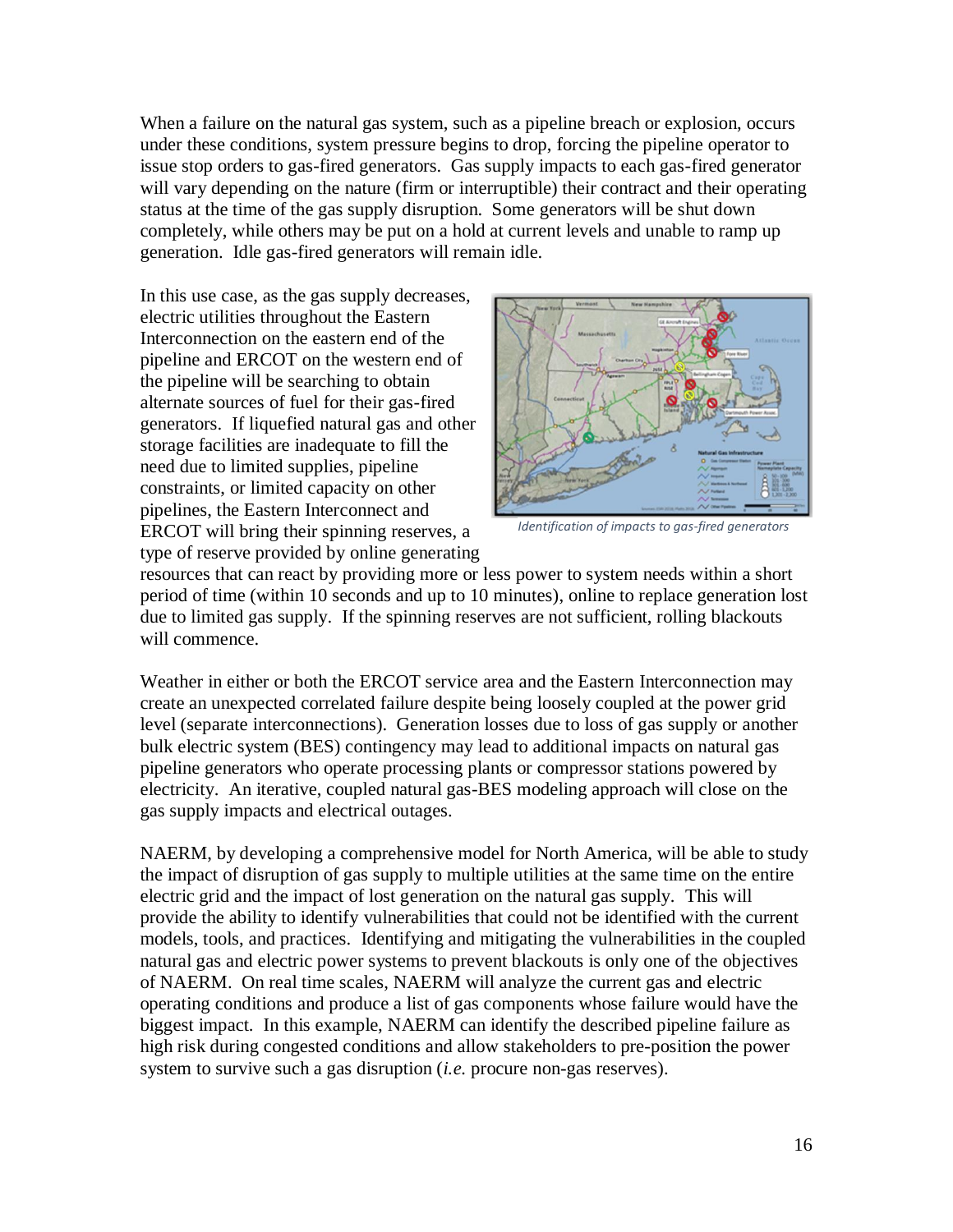## **A.3. PREPARING FOR EXTREME EVENTS - JUSTIFYING AND IMPROVING ELECTRIC GENERATION RESERVE MANAGEMENT**

The balance between adequate electricity power quality and delivery is delicate constant adjustments, such as spinning reserves, are required to maintain good power quality and reliable service. Traditionally, generators that are online and partially loaded are used to provide spinning reserves. When needed, the generator can increase or decrease power output. There is a cost to reserving a generator for spinning reserves, as it is not operating at its most economical dispatch point and loses opportunity to be compensated for providing energy at its maximum capability. Further, as uncertainty associated with system components (*e.g.*, renewables) and potential damage (*e.g.*, due to extreme weather events) increases, the quantity and cost of spinning reserves increases.

An alternative way to provide spinning reserve is using energy storage, including devices such as batteries, fuel cells, capacitors, and flywheels. The value of energy storage comes from responding within milliseconds or minutes to system needs, and the ability of storage to respond faster than generators can buy time for an offline and less costly generator to come online. This approach will contribute to less cost and generator emissions as resources are called on when needed, instead of idling generators, freeing up generators to run at full capacity and produce more electricity.

By characterizing threats—both natural and adversarial—to the Nation's energy supply and predicting their potential consequences, the NAERM system will be able to study and identify the adequate level of reserve needed, and, as a result significantly reduce the quantity of spinning reserves required to operate the system in nominal (*e.g.*, reliability) conditions, and further provide rigorous analytic guidance concerning the type and quantity of reserves necessary to enhance the resilience of the Nation's electricity supply. As a result, reliability will be enhanced—with costs reduced during nominal operations. Further, the ability to rigorously guide reserve procurement strategies to mitigate the impacts of extreme events will provide a first-of-kind capability for electricity system operators, which are presently struggling with strategies for addressing resilience in the course of operations.

Appendix B provides additional detail on how this system is expected to be used. DOE expects that these details will evolve and be refined with additional planning and technical analysis.